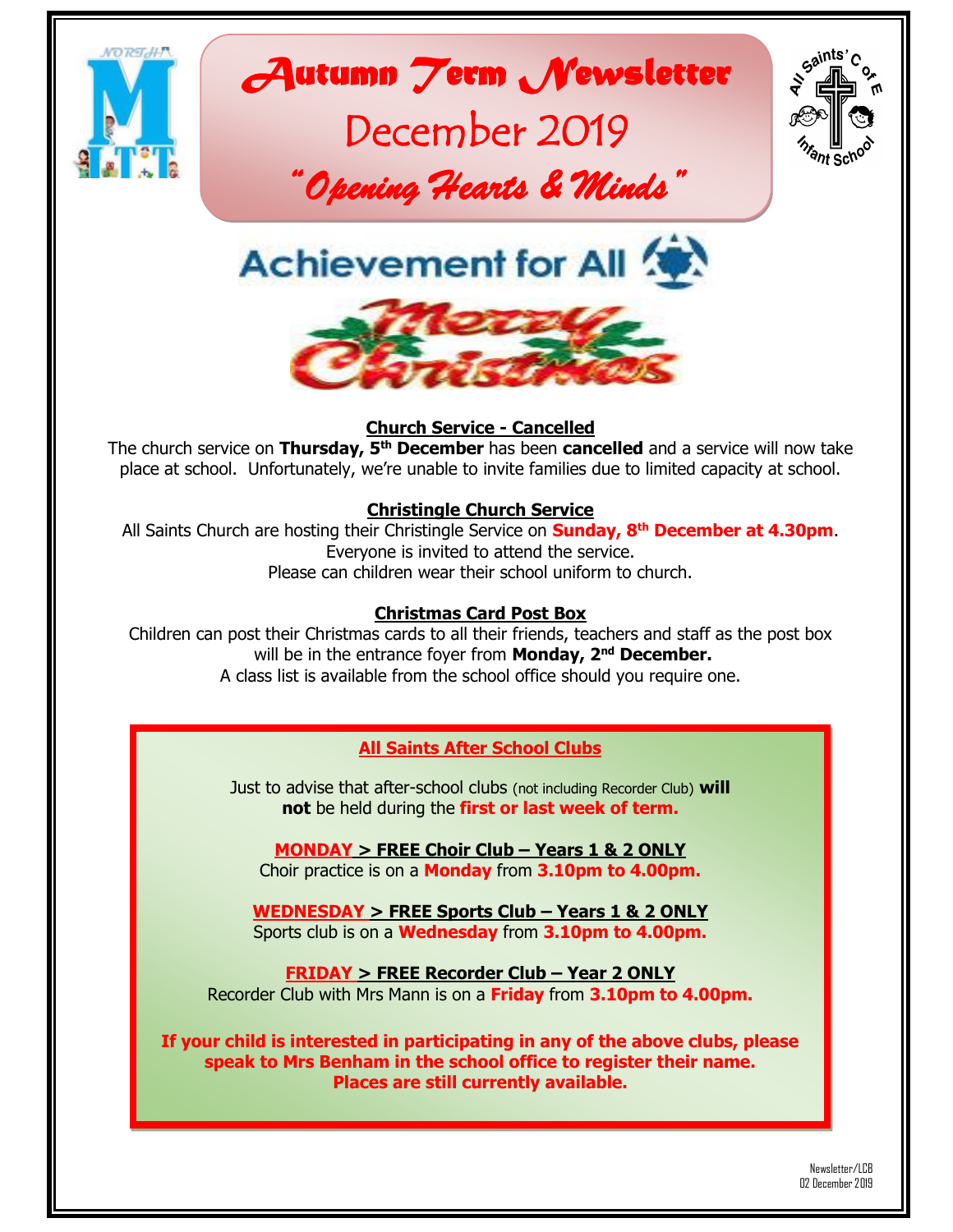#### **Year 1 – Chatsworth House Trip**

On **Wednesday, 4th December** Year 1 children will be visiting a very festive

Chatsworth House in Derbyshire for the day.

The cost of the trip is just **£6.50** per child.

If you haven't already done so, please can you return your payment and confirmation

slip to the school office prior to **Friday, 29th December.**

A packed lunch will be provided for your child, however, if you wish your child to take their own, please could you let Mrs Benham know.

#### **End of Term Holiday**

As we're fast approaching the end of Autumn term, we just wanted to confirm the following dates:-

School closes on **Friday, 20th December at 3.10pm** School reopens for Spring Term on **Monday, 6th January 2020 at 8.30am**

#### **Lending Library**

Just to remind you that our resource & lending library is on the following days:- **Monday - after school from 3.15pm**

#### **Tuesday - before school from 8.15am.**

Please enter through the **main entrance doors** and Mrs Benham will let you in.

#### **Huthwaite Christmas Tree Lights Switch On**

As you might already be aware, Huthwaite Christmas Tree Lights Switch On is taking place on **Friday, 6th December at 6.00pm** at Huthwaite Market Place.

#### **We are delighted to announce that our newly formed school choir will be performing various Christmas songs.**

Everyone is then invited to attend the Café at All Saints Centre for drinks and refreshments. We hope you can all make this festive event.







**School Nativity Service**

The whole school will be presenting their Nativity Service on **Tuesday, 17th December** at **9.30am** at **All Saints Church**.

Due to the seating capacity at church it has been decided to make the service a ticketed event. Tickets are available for **£1.00 each** and can be purchased from the school office. Tickets are limited to **TWO** per family.

If we have any tickets available after the cut-off date of **Wednesday, 4th December** these will be available on a 'first come, first served' basis.

A list is available at the office so you can register your interest now for any available tickets.

#### -o0o-

Preschool will be holding their Nativity Service on **Tuesday, 17th December** in preschool. The morning session is **10.30am** and the afternoon session is **2.15pm.**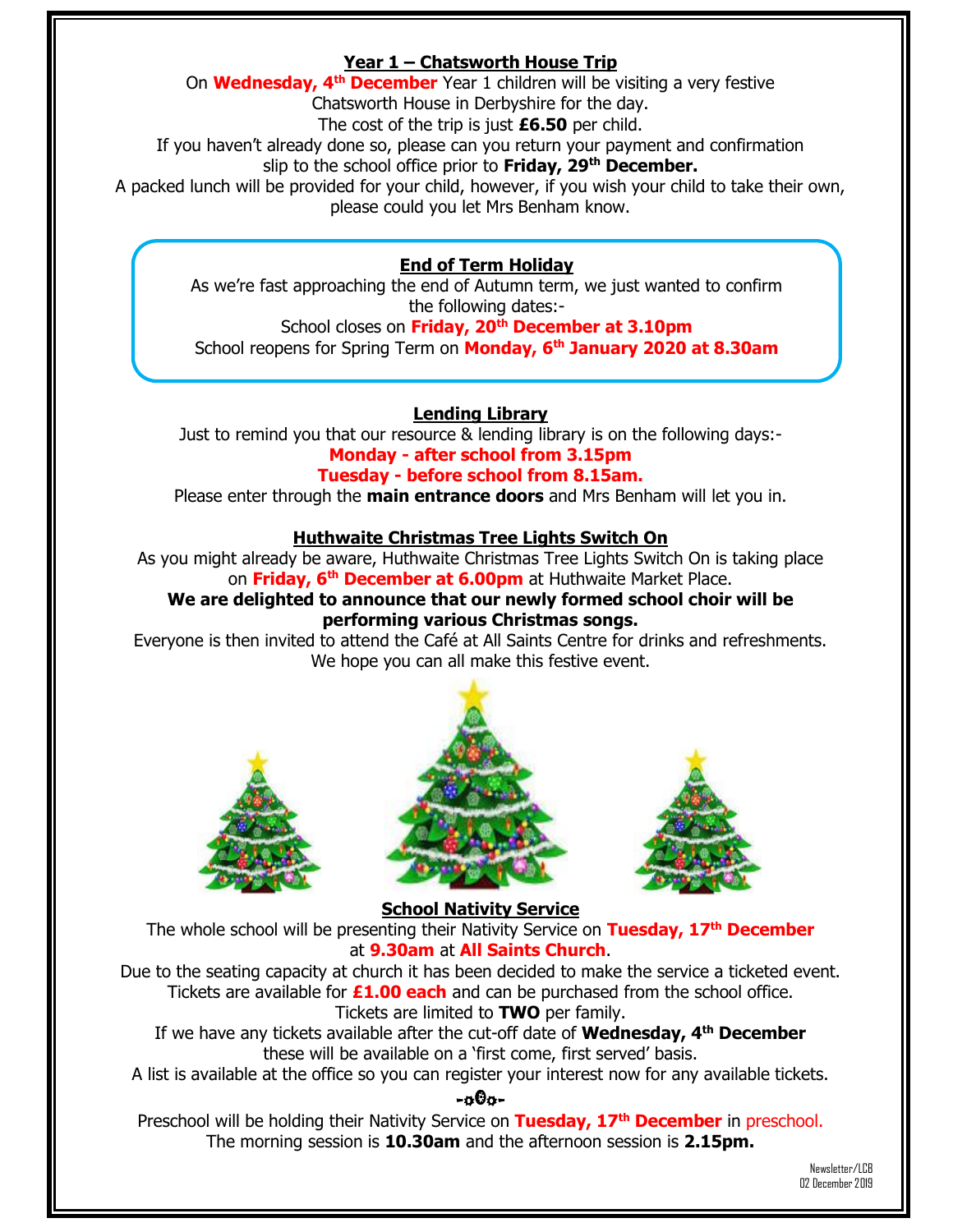#### **Sponsorship Money**

Following the visit by GB Olympic swimmer Amy Smith, we're delighted to advise that with the fantastic and very generous support of families and friends, the children raised

an incredible amount of **£1,200.30.** 

A presentation assembly was held on Wednesday,  $27<sup>th</sup>$  November where children received their individual prizes. Well done to everyone involved and to you all for your support.

#### **Pizza & Play Event – All Years**

We hope the children enjoyed themselves at our recent charity Pizza & Play event. Thank you to everyone who paid their £2.50, if you haven't had chance to pay yet, please send it in to Mrs Benham.

We're delighted to advise that we raised **£147.50** in total.

As you'll be aware, the event was held to raise funds for **'The Anglican Society for the Welfare of Animals'** which is this years nominated charity.

#### **Christmas Pantomime**

Just to remind you that the children are going to watch Peter Pan at Derby Arena on **Tuesday, 10th December** in the morning.

The subsidised cost of the trip is **£15.00** per child.

Please complete your consent form and return it with your payment to Mrs Benham in the office. If you require an additional copy of the letter just ask at the office.

As the coach is due to return around 1.00pm the children will have a packed lunch provided by the school, therefore, no hot meals will be served that day.

If you would prefer to provide your own packed lunch please advise the school office.

#### **PTA Christmas Fair**

A really **BIG** thank you to everyone that contributed, helped out and attended our recent Christmas Fair.

We hope the children enjoyed themselves, especially meeting our surprise guest, Pikachu!! We managed to raise **£532.00** profit which will be put towards supplementing our PTA funds. We hope you all had a lot of fun and enjoyed the stalls and games.

#### **Parent/Governor Announcement**

Following the recent advertisement of the vacancy for parent governors, we are happy to announce the following two successful appointments:-

#### **Michelle Prost (Year 1 parent)**

#### **Sian Bullen (Reception Year parent)**

#### **Christmas Disco**

We will be holding our Christmas Disco on **Thursday, 12th December** from **3.10pm to 4.30pm**. The cost is **£2.50** per child.

Please register your child and pay their money at the school office. Children are to wear uniform to school, but please send their party clothes in a bag for them to change into after school, ensuring everything is clearly labelled. Don't forget to send them with some loose change to spend on the stalls,

ie: face painting, nail art and glitter tattoos etc.

Children will be provided with a savoury snack, a small bag of sweets and refreshments. If any parents/carers wish to help out at the disco, please let the office know.

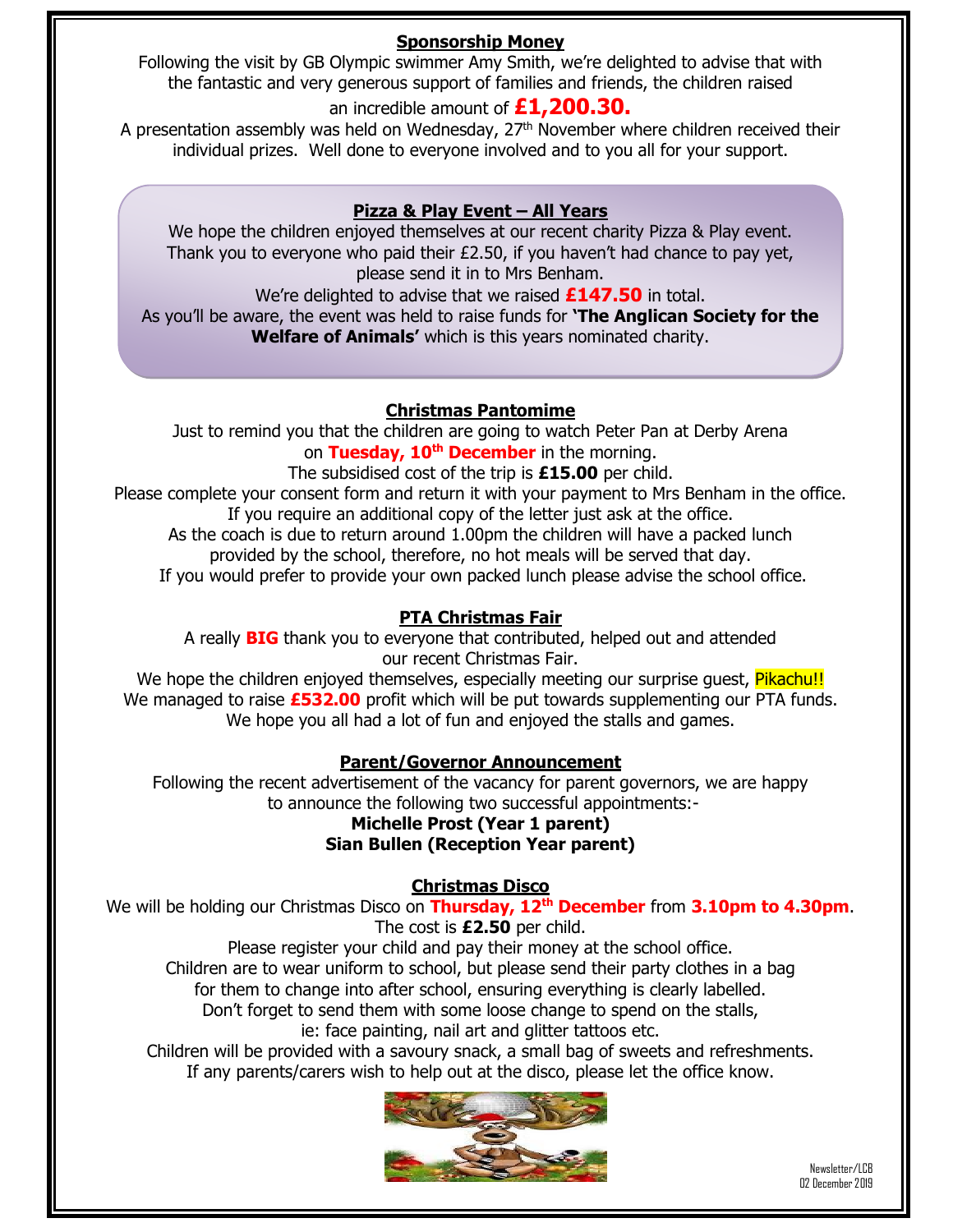

### **Celebration Super Stars**

Our winners for week ending **Friday, 15th November 2019** were:- Reception > Tiffany-Rose Year One > Millie & Heidi

Year Two > Harley & Alfie M



Reception > Sebastian & Lola

Year One > Emily & George Pr



Year  $Two > J$ ay & Jacob F

Our winners for week ending **Friday, 29th November 2019** were:-

Reception > Viktoria & Evan

## Year One  $>$  Charlotte & Harry

Year Two  $>$  Grace & Lily J

Congratulations to all our '**Super Stars**', keep up the excellent work!



#### **Christmas Dinner**

Christmas dinner will be served on **Thursday, 19th December.** We encourage all children to have a Christmas dinner that day as everyone is served on one sitting. Please advise the office if your child will definitely be bringing in their own packed lunch.



#### **Christmas Party Day & Lunch**

Our Christmas Party Day and Lunch will be held on **Friday, 20th December.** This will be a **non-uniform** day and children can come in their favourite outfit. No hot dinner will be served this day, as they will be having a **buffet party lunch.** We are planning on having lots of fun and games on the last day of term!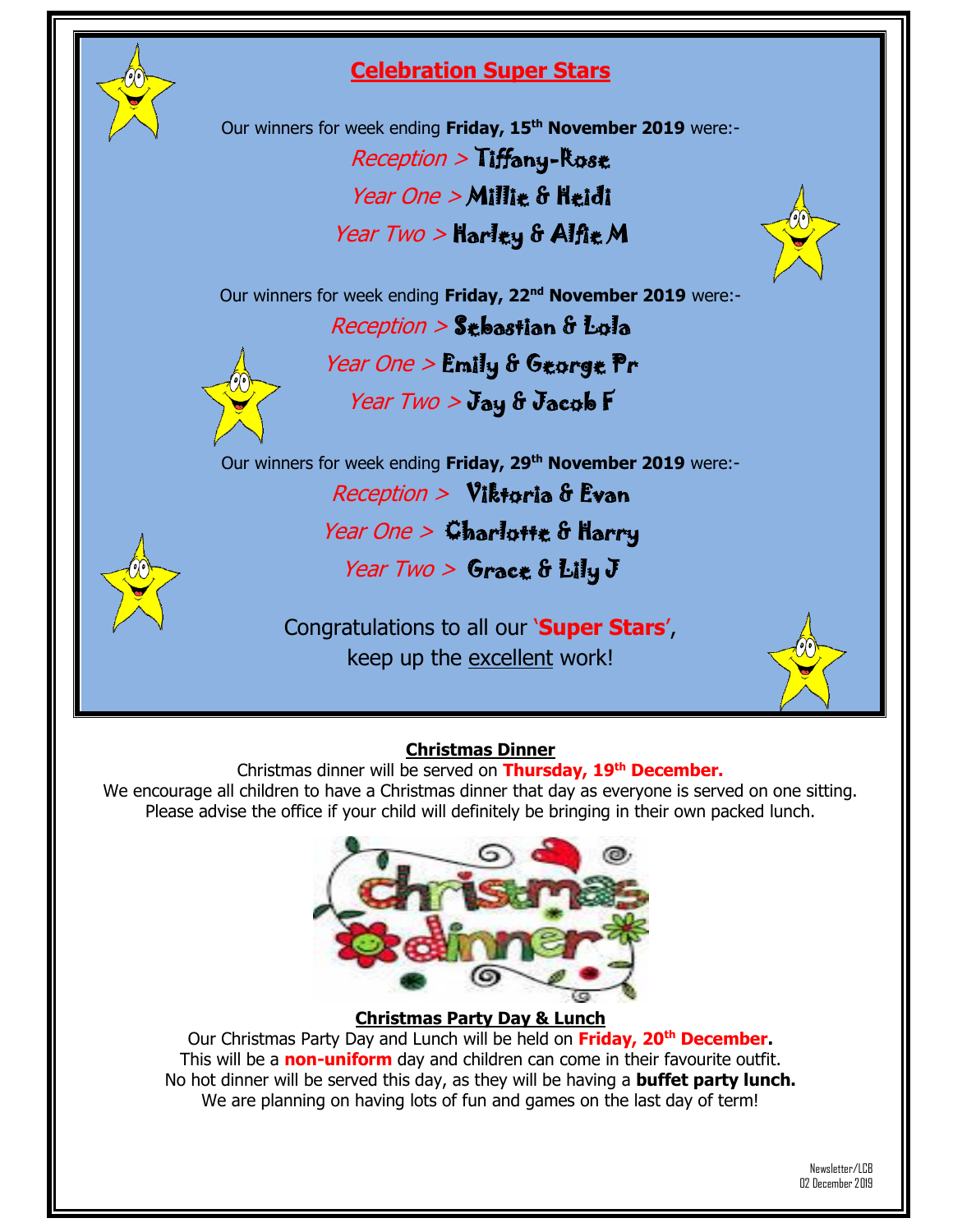